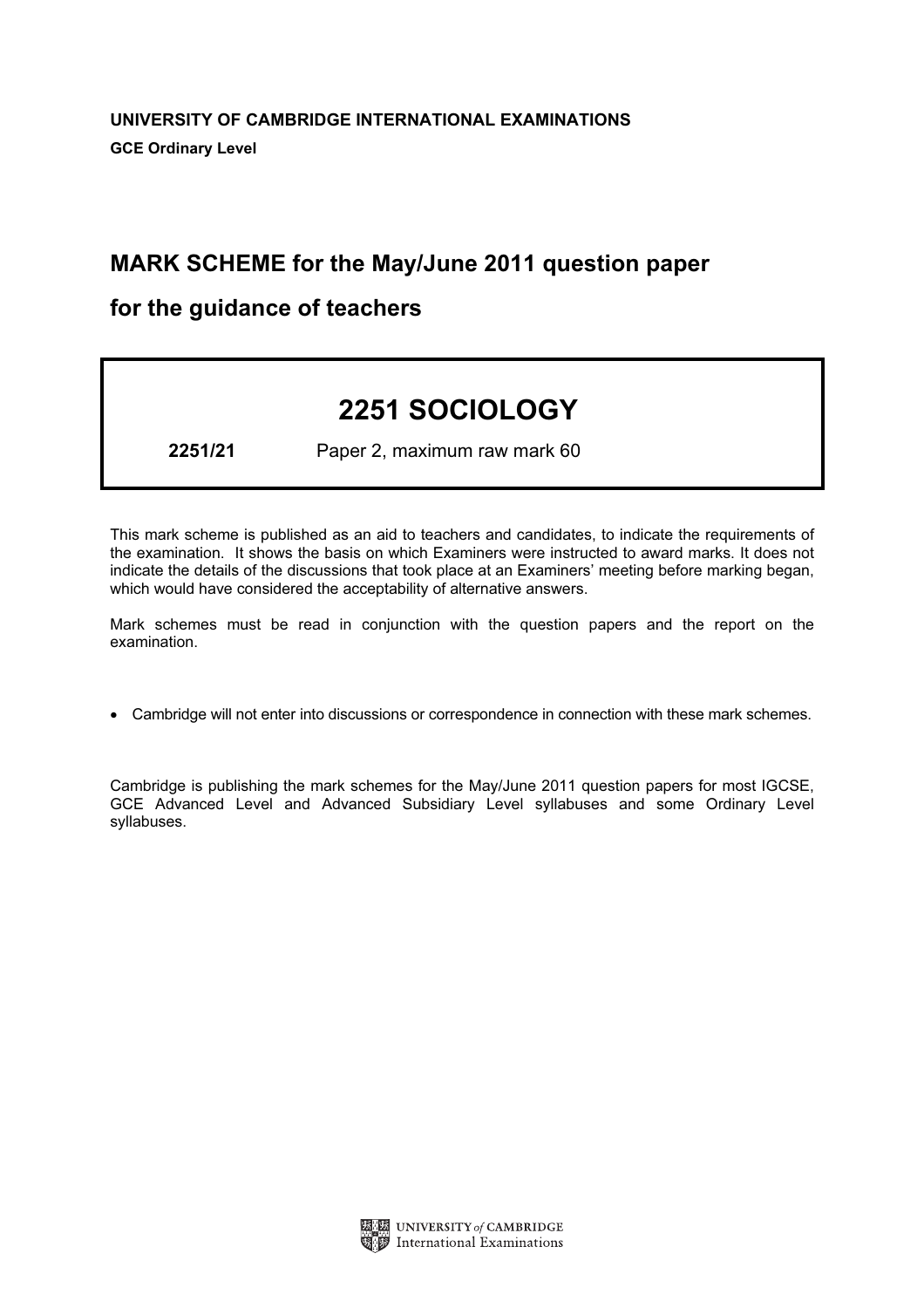| Page 2 | <b>Mark Scheme: Teachers' version</b> | <b>Syllabus</b> | Paper |
|--------|---------------------------------------|-----------------|-------|
|        | GCE O LEVEL - May/June 2011           | 2251            | 21    |

#### Section A: Family

#### 1 (a) What is meant by the term divorce? [2]

The termination of a marriage (= 1 mark) through a legally recognised process (= 2 marks).

#### (b) Describe two other forms of marital breakdown apart from divorce. [4]

Desertion, separation, empty-shell marriages. (2 × 2)

### (c) Explain why the divorce rate has risen in most modern industrial societies over the last fifty years. [6]

One or two basic points will be covered about the reasons for the rising divorce rate.

Level 2 (4–6)

Explanations for rising divorce rate include: increasing independence of women, move to isolated nuclear family, legal changes, changes in attitudes and expectations, historical factors such as Second World War. To reach the top of the band several factors well explained would appear.

#### (d) To what extent is the institution of marriage in decline in modern industrial societies? [8]

Level 1 (0–3) Answers at this level may be based on assertion and personal opinion.

Level 2 (4–6)

Some basic sociological points may be made at this level. Answers may be narrow or onesided.

Level 3 (7–8)

The evidence supporting the claim that marriage is less important refers to the rising divorce rate, the decline in first marriages, possibly the decline in church weddings, the trend towards serial monogamy (although this could also be used as evidence to support the contrary view). Evidence and arguments against the declining importance would include the increase in remarriages, the fact that marriage is still the dominant form of cohabitation, and the difficulty of assessing how important marriage was in the past. Good coverage of some relevant evidence is required to trigger this band. To reach the top of the band, there has to be some attempt at assessment.

Level 1 (0–3)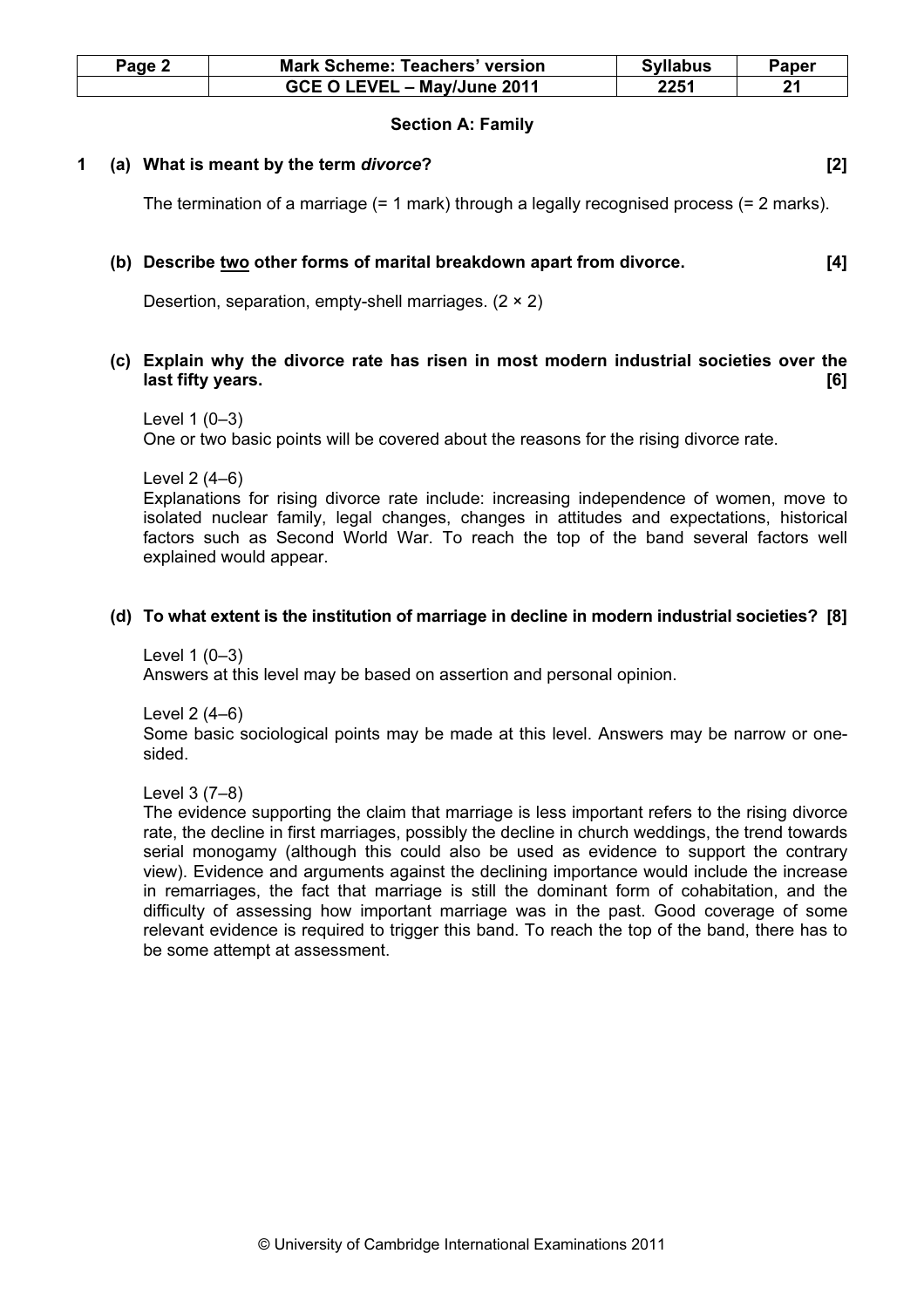| Page 3 | <b>Mark Scheme: Teachers' version</b> | <b>Syllabus</b> | Paper |
|--------|---------------------------------------|-----------------|-------|
|        | GCE O LEVEL - May/June 2011           | 2251            |       |

#### 2 (a) What is meant by the term extended family? [2]

A family with two or more generations living in the same household. A clear definition along these lines = 2 marks; an incomplete definition showing some understanding = 1 mark.

# (b) Describe two reasons why traditional ways of life are usually associated with the extended family? [4]

Reasons may be cultural, religious or economic e.g. large families, reliance on agriculture, lack of contraception.  $(2 \times 2)$ .

# (c) Explain why the break-up of the extended family often comes about as the result of economic development. [6]

Reasons include: increased opportunities for social and geographical mobility; greater financial independence for smaller family units and individual family members; and the weakening of traditional and religious values.

Level 1 (0–3) A few basic points, relying on assertion and over-generalisation.

Level 2 (4–6)

Two or more appropriate reasons will be offered. To reach the top of the band a welldeveloped account may be supported by relevant examples.

# (d) To what extent does the decline of the extended family mean that family life has become less important in modern industrial societies? [8]

The family is still very important in some cultures e.g. among the immigrant population. Basic functions are still performed primarily by the family and the family still plays a part in secondary functions e.g. education, health care. However, some of the functions of the family have been taken over by the state.

Level 1 (0–3) A few commonsensical points rather than sociological insight will appear at this level.

Level 2 (4–6) A few relevant sociological observations surrounding the modern family will be offered.

Level 3 (7–8) To reach the top of the band a clear and balanced discussion will be offered.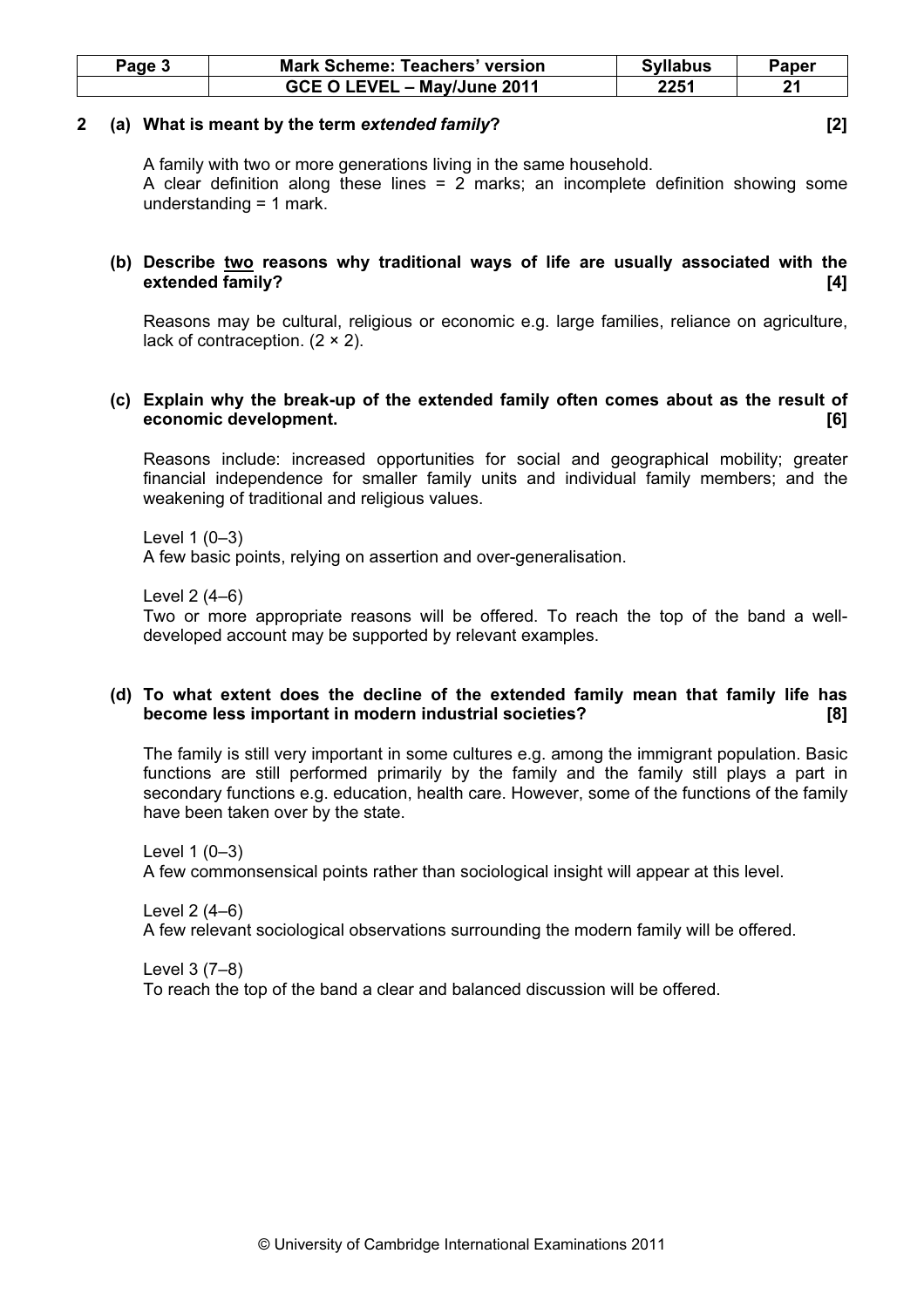| Page 4 | <b>Mark Scheme: Teachers' version</b> | <b>Syllabus</b> | Paper |
|--------|---------------------------------------|-----------------|-------|
|        | GCE O LEVEL - May/June 2011           | 2251            |       |

# Section B: Education

#### 3 (a) What is meant by the term hereditary intelligence? [2]

The genetically-determined level of intelligence that a person has. A clear definition along these lines = 2 marks; an incomplete definition showing some understanding = 1 mark.

# (b) Describe two social factors that may influence a person's level of intelligence. [4]

Relevant factors include, for example: family background; peer group influences; parental encouragement; type of schooling etc.  $(2 \times 2)$ 

# (c) Explain why sociologists think that intelligence is only one factor influencing educational achievement. [6]

Other factors that may influence educational achievement include, for example: home background, class culture, schooling, peer group, gender, ethnicity and community influences.

Level 1 (0–3) A few basic observations, possibly relying on assertion and with some over-generalisation.

Level 2 (4–6) A clear and accurate explanation is offered. At the top of the band the candidate will reach appropriate and well-reasoned conclusions.

#### (d) How far do schools promote social conformity among pupils? [8]

Level 1 (0–3)

A few general points based on common sense rather than sociological insight can be expected at this level.

Level 2 (4–6) A few relevant sociological points are made, possibly relying on one particular view such as the functionalist or Marxist perspective.

Level 3 (7–8) At this level the answer will address the 'how far' part of the question.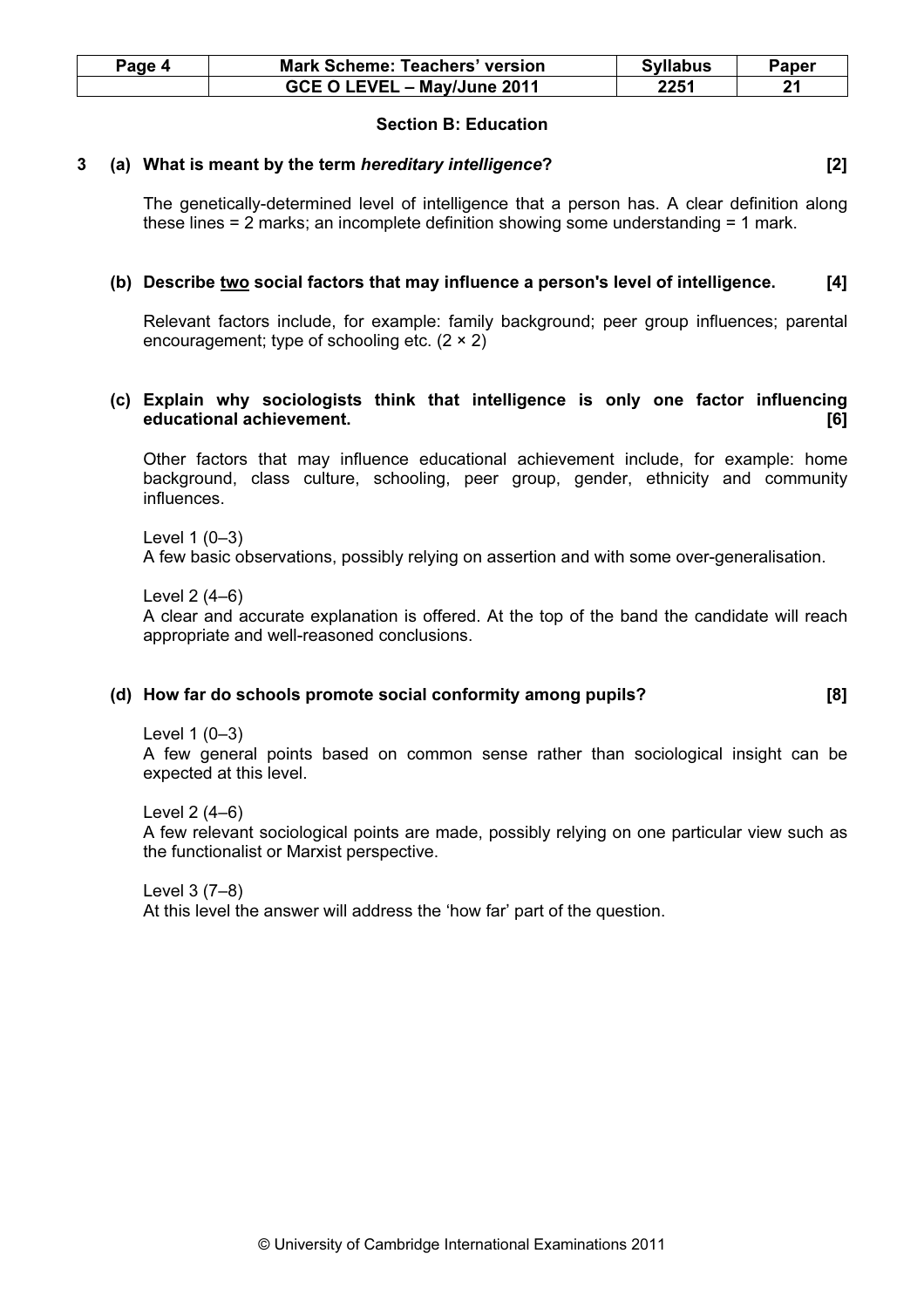| Page 5 | <b>Mark Scheme: Teachers' version</b> | <b>Syllabus</b> | Paper |
|--------|---------------------------------------|-----------------|-------|
|        | GCE O LEVEL - May/June 2011           | 2251            | ີ     |

#### 4 (a) What is meant by the term functions? [2]

Contributions made by an institution or society.

A clear definition along these lines = 2 marks; an incomplete definition showing some understanding = 1 mark.

# (b) Describe two functions of the education system in modern industrial societies. [4]

Examples include: provision of skills/qualifications, preparation for work, socialisation and social control. (2 × 2)

# (c) Explain how schools try to provide equality of opportunity for all pupils. [6]

### Level 1 (0–3)

Answers may be based on assertion and common sense with little linkage to the question.

Level 2 (4–6)

At this level issues such as a national curriculum and national/standardisation of teaching, examinations, policies against racism/sexism in schools, equal distribution of facilities/resources and positive discrimination may appear.

# (d) How far have government educational policies helped to improve the educational performance of children from disadvantaged backgrounds? [8]

Level 1 (0–3) A few basic points possibly relying on assertion rather than sociological knowledge.

Level 2 (4–6)

Two or three basic points outlining educational policies will appear, such as the use of testing and examinations, anti-discriminatory policies, compensatory education and league tables.

Level 3 (7–8)

Several relevant points will be discussed and, at the top of the band, answers will address the 'how far' part of the question.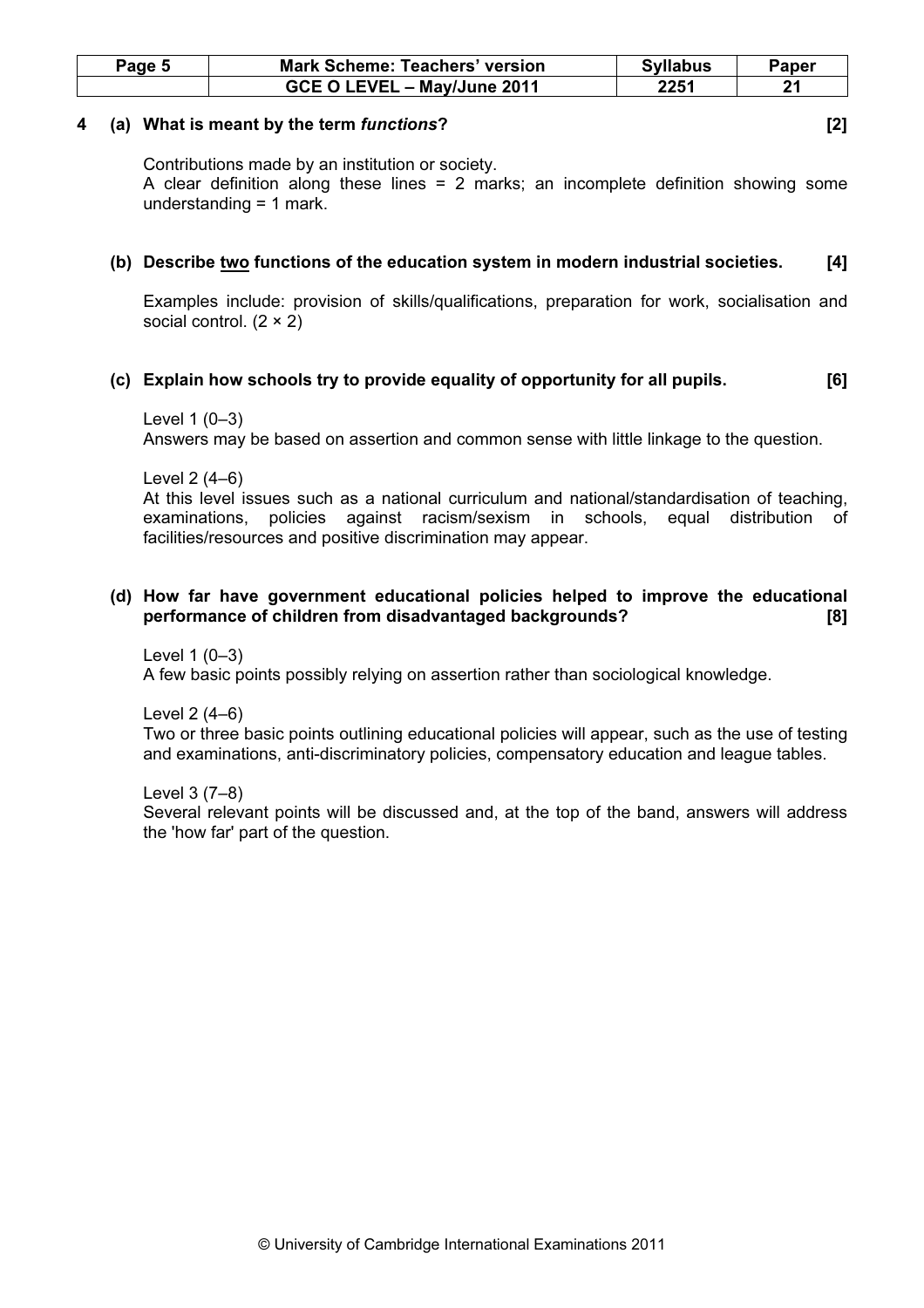| Page 6 | <b>Mark Scheme: Teachers' version</b> | <b>Syllabus</b> | Paper |
|--------|---------------------------------------|-----------------|-------|
|        | GCE O LEVEL - May/June 2011           | 2251            | 21    |

### Section C: Crime, Deviance and Social Control

#### 5 (a) What is meant by the term disadvantaged groups? [2]

Groups of people with fewer life chances than those in mainstream society. A clear definition along these lines = 2 marks; an incomplete definition showing some understanding = 1 mark.

# (b) Describe two examples of criminal activity associated with young men. [4]

Examples include: vandalism, drink and drug-related offences, joy riding and graffiti.

### (c) Explain why young criminals may give up their criminal activity as they get older. [6]

Relevant factors include, for example: family responsibilities; more mature; less exposed to negative peer group influences; prosecution and punishment have acted as a deterrent; rehabilitation etc.

Level 1 (0–3) A few basic observations, possibly relying mainly on assertion and with some overgeneralisation.

Level 2 (4–6) Several appropriate factors are identified and, at the top of the band, the answer will be detailed and well informed.

#### (d) To what extent do official statistics accurately reflect the level of crime in society? [8]

Level 1 (0–3)

A few general points based on common sense rather than sociological insight can be expected at this level.

Level 2 (4–6) A few relevant sociological observations are made, but answers will lack depth and extension at the lower end of the band.

Level 3 (7–8)

Several relevant explanations will be explored and, at the top of the band, a balanced and well-reasoned conclusion will be reached.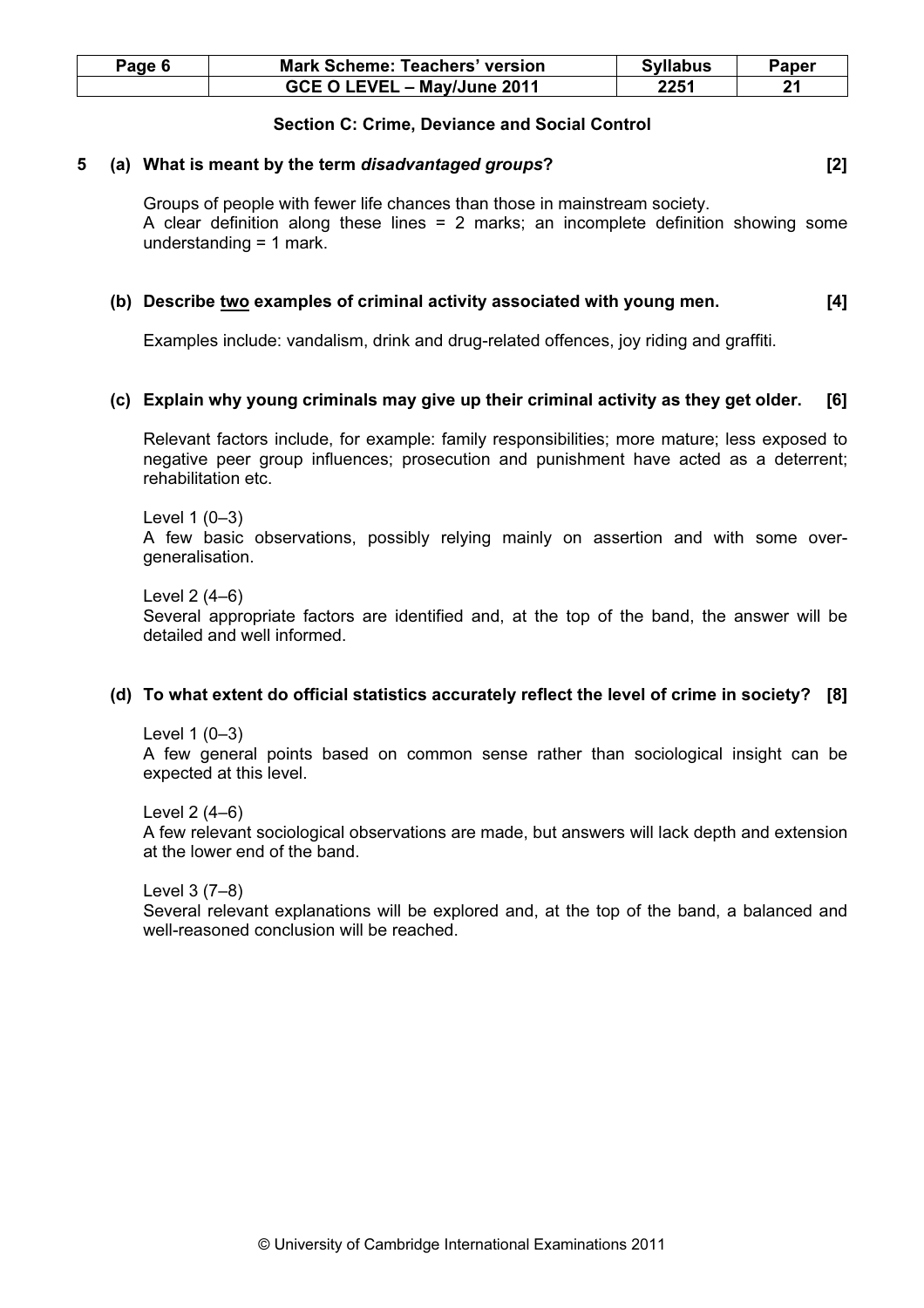| Page | <b>Mark Scheme: Teachers' version</b> | <b>Syllabus</b> | Paper |
|------|---------------------------------------|-----------------|-------|
|      | GCE O LEVEL - May/June 2011           | 2251            |       |

#### 6 (a) What is meant by the term age group? [2]

Any social grouping based on age.

A clear definition along these lines = 2 marks; an incomplete definition showing some understanding = 1 mark.

### (b) Describe two influences on the way that young people view themselves. [4]

Influences include, for example, the family, education, peer group, media etc. One mark for each relevant point and one mark for describing accurately each example.  $(2 \times 2)$ 

### (c) Explain the role of the advertising industry in the growth of youth culture. [6]

In modern industrial societies there are a variety of styles of dress, types of music, special language and attitudes that distinguish youth from older people and from children. The advertising industry, e.g. TV and magazines aimed at youth cultures, takes advantage of an increasingly affluent population of young people who have disposable income.

Level 1 (0–3) A few generalised points based on common sense rather than sociological insight can be expected at this level.

Level 2 (4–6) A few relevant sociological observations will be made, with direct linkage to the question.

# (d) How far does youth culture differ from the mainstream culture in society? [8]

Level 1 (0–3)

A few generalised points based on common sense rather than sociological insight can be expected at this level.

Level 2 (4–6) A few relevant sociological observations are made, possibly relying on a fairly descriptive account of one or more youth sub-cultures.

Level 3 (7–8)

Answers will demonstrate a good understanding of youth sub-cultures and there will be an attempt to assess how far they differ from mainstream culture.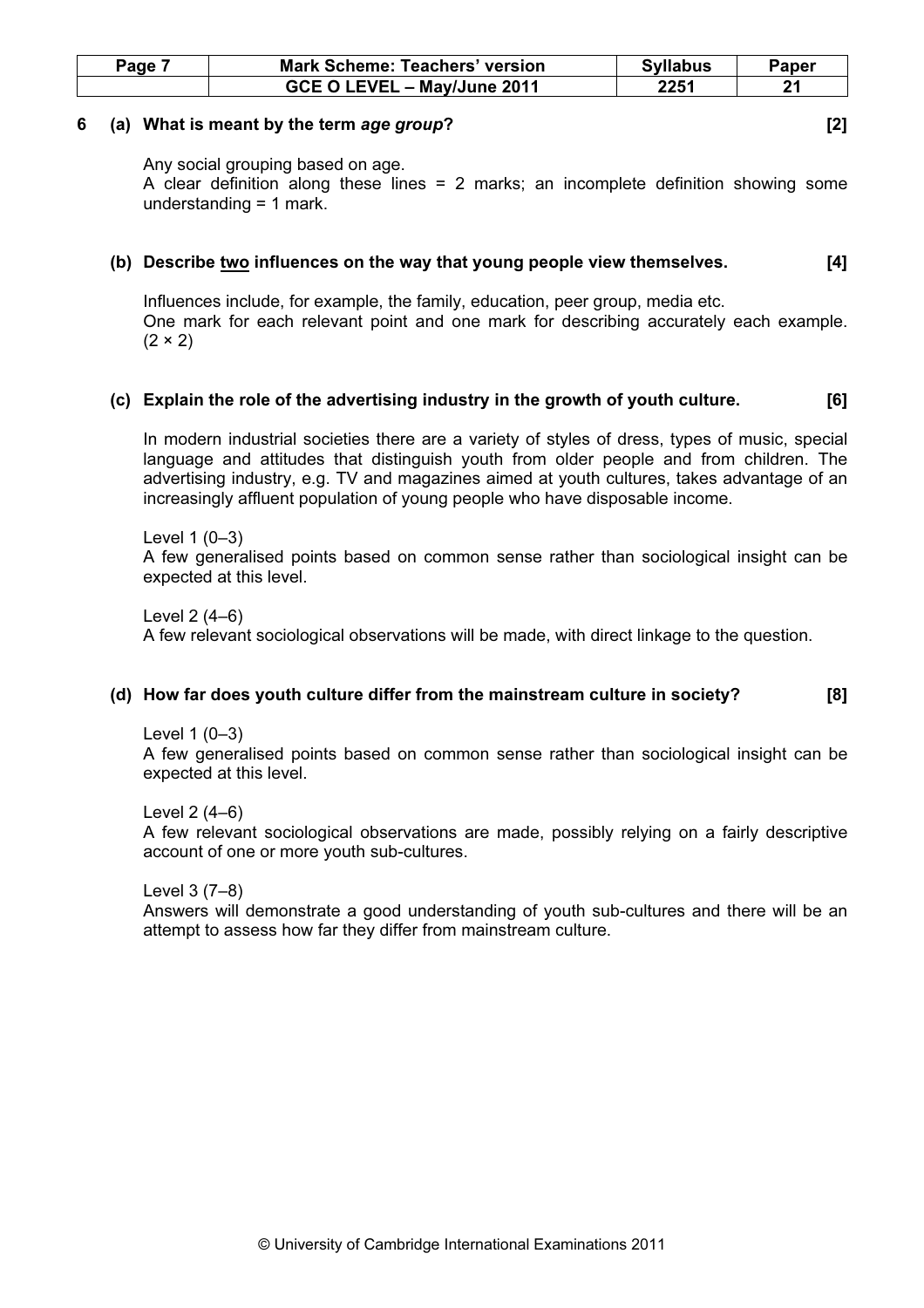| Page 8 | <b>Mark Scheme: Teachers' version</b> | <b>Syllabus</b> | Paper |
|--------|---------------------------------------|-----------------|-------|
|        | GCE O LEVEL - May/June 2011           | 2251            | 94    |

#### Section D: Mass Media

### 7 (a) What is meant by the term audience selection? [2]

Targeting a particular group in society.

A clear definition along these lines = 2 marks; an incomplete definition showing some understanding = 1 mark.

# (b) Describe two examples of how the mass media may influence images of older people. [4]

May be positive or negative images of older people in magazines, adverts, TV and news programmes. E.g. old and grumpy (grumpy old men), forgetful, staid and boring, set in their ways.  $(2 \times 2)$ 

#### (c) Explain the pluralist perspective of the role of the media. [6]

Pluralists believe that the media represents the interests of many different groups in society and audiences have free choice in what they choose to believe.

Level 1 (0–3)

A few general points based on common sense rather than sociological insight can be expected at this level.

Level 2 (4–6)

A sound explanation of the pluralist role of the media may be given, possibly with reference to other perspectives e.g. Marxist.

# (d) Assess the 'cultural effects' explanation of how the mass media influence behaviour in society. [8]

The cultural effects approach sees the media as creating a culture or climate of thought, within which people hold opinions.

Level 1 (0–3)

A few basic points relying on common sense rather than sociological insight would fit this band.

Level 2 (4–6)

A few relevant sociological observations are made, possibly relying on one particular explanation or lacking detailed treatment of more than one explanation.

Level 3 (7–8)

Answers will demonstrate a good understanding of the cultural effects explanation. At the top of the band there will be an attempt to assess the different explanations or reach a detailed conclusion in some other way.